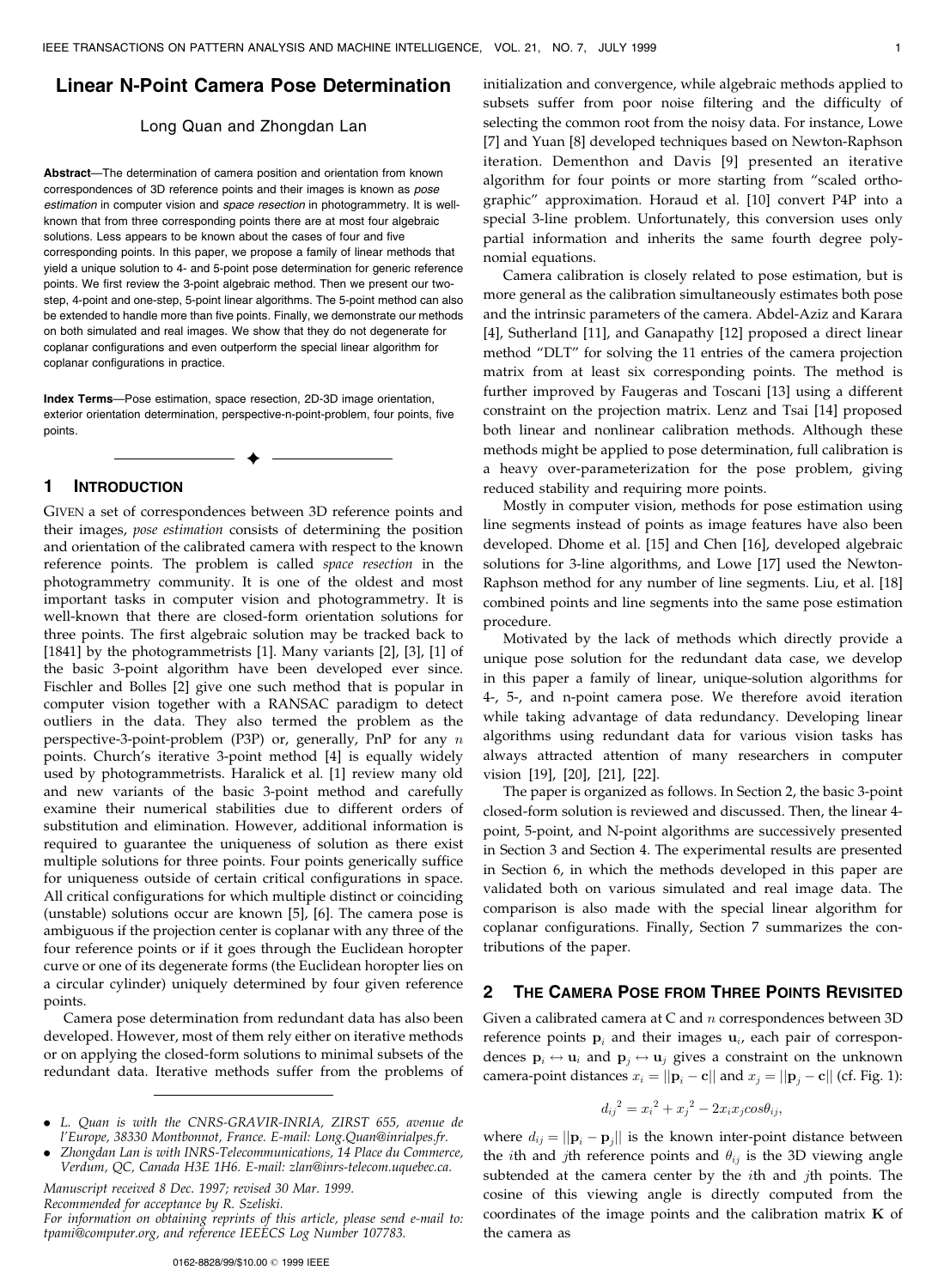

 $\mathsf{p}_1$ 

Fig. 1. The basic geometry of the camera pose determination for each pair of the correspondences  $\mathbf{p}_i \leftrightarrow \mathbf{u}_i$  and  $\mathbf{p}_j \leftrightarrow \mathbf{u}_j$  between the 3D reference points and their images.

$$
\cos \theta_{ij} = \frac{\mathbf{u}_i^T \mathbf{C} \mathbf{u}_i}{\left(\mathbf{u}_i^T \mathbf{C} \mathbf{u}_i\right)^{1/2} \left(\mathbf{u}_j \mathbf{C} \mathbf{u}_j\right)^{1/2}},
$$

where  $\mathbf{C} = (\mathbf{K}\mathbf{K}^T)^{-1}$ . This formula is derived from the direction vector of the viewing line  $K^{-1}u$ . for the given image point u.

This quadratic constraint can be rewritten as

$$
f_{ij}(x_i, x_j) = x_i^2 + x_j^2 - 2x_i x_j \cos \theta_{ij} - d_{ij}^2 = 0.
$$
 (1)

For  $n = 3$ , we obtain the following polynomial system

$$
\begin{cases}\nf_{12}(x_1, x_2) = 0, \\
f_{13}(x_1, x_3) = 0, \\
f_{23}(x_2, x_3) = 0\n\end{cases}
$$

for the three unknown distances  $x_1, x_2, x_3$ . This system has a Bezout bound of  $8 = 2 \times 2 \times 2$  solutions. However, since it has no linear terms,  $x_i \mapsto -x_i$  preserves the form and the eight solutions occur in four pairs. Using classical Sylvester resultant,  $x_3$  can be eliminated between  $f_{13}(x_1, x_3)$  and  $f_{23}(x_2, x_3)$  to get a polynomial  $h(x_1, x_2)$ . Then, further elimination of  $x_2$  between  $f_{12}(x_1, x_2)$  and  $h(x_1, x_2)$ ) gives an eighth degree polynomial in  $x_1$  with only even terms, i.e., a fourth degree polynomial in  $x = x_1^2$ :

$$
g(x) = a_5x^4 + a_4x^3 + a_3x^2 + a_2x + a_1 = 0.
$$

This has at most four solutions for  $x$  and can be solved in closed form. As  $x_i$  is positive,  $x_1 = \sqrt{x}$ . Then,  $x_2$  and  $x_3$  are uniquely determined from  $x_1$ . Note that this fourth degree polynomial is different from that derived in [2].

To obtain a unique solution, we need to add one more point. For  $n = 4$ , an overconstrained system of six polynomials  $f_{ij}(x_i, x_j) = 0$  is obtained for the four unknowns  $x_1, x_2, x_3, x_4$ . One straightforward approach is to take subsets of three of the four points, solve the fourth degree polynomial equation for each subset of three points, and, finally, find the common

TABLE 1 Seven Possible Values of  $i, j, k, l$  for Nonlinear Constraints among the Components of the Vector  $t_5$ 

| (i,j,k,l)    |  |  |  |  |  |  |  |  |  |
|--------------|--|--|--|--|--|--|--|--|--|
| (4, 2, 3, 3) |  |  |  |  |  |  |  |  |  |
| (4, 1, 3, 2) |  |  |  |  |  |  |  |  |  |
| (4, 0, 3, 1) |  |  |  |  |  |  |  |  |  |
| (4, 0, 2, 2) |  |  |  |  |  |  |  |  |  |
| (3, 1, 2, 2) |  |  |  |  |  |  |  |  |  |
| (3, 0, 2, 2) |  |  |  |  |  |  |  |  |  |
| (2, 0, 1, 1) |  |  |  |  |  |  |  |  |  |

solution of the subsets. This is, indeed, the common practice both in photogrammetry and computer vision. However, there are several drawbacks. First, we have to solve several fourth degree polynomials. Second, we need to find the common solution, which might be difficult due to noisy data. Finally, and probably the most important part, is that we cannot profit from the data redundancy, which should increase stability.

After having recovered camera-point distances  $x_i$ , these distances are converted into the camera-centered 3D coordinates  $\tilde{\mathbf{p}}_i = x_i \mathbf{K}^{-1} \mathbf{u}_i$  of the reference points in space. The final step is the absolute orientation determination, a similarity transformation between two sets of 3D points  $\tilde{\mathbf{p}}_i \Leftrightarrow \mathbf{p}_i$ . The best least-square rotation is obtained in closed-form using quaternions [23], [24]. The determination of the translation and the scale follow immediately from the estimate of the rotation.

## 3 THE LINEAR 4-POINT ALGORITHM

The goal is to directly obtain the unique solution from a redundant polynomial equation system. Finding the common roots is equivalent to the determination of the zero-dimensional variety generated by the ideal of the polynomials. A linear polynomial in generic cases and in one of the unknowns could be algebraically obtained by successive applications of Ritt-Wu method or pseudodivision [25] of polynomials. This can effectively be done with any computer algebra system and will directly give the unique solution of the problem for general configurations of the points. However, this algebraic method is hardly useful for practical situations as the successive elimination will ultimately give complicated coefficients for the final linear polynomial which compromise the numerical stability of the solution. Instead of doing it algebraically, we to develop a numerical linear method which indeed gives the unique solution if it does exist.

For *n* points, we have  $\frac{n(n-1)}{2}$  quadratic constraints of type  $f_{ij}(x_i, x_j) = 0$  on the *n* unknown distances  $x_1, \ldots, x_n$ , and  $\frac{(n-1)(n-2)}{2}$ fourth degree polynomials of type  $g(x) = 0$  in one variable  $x = x_i^2$ .

For  $n = 4$ , three fourth degree polynomials are given as follows: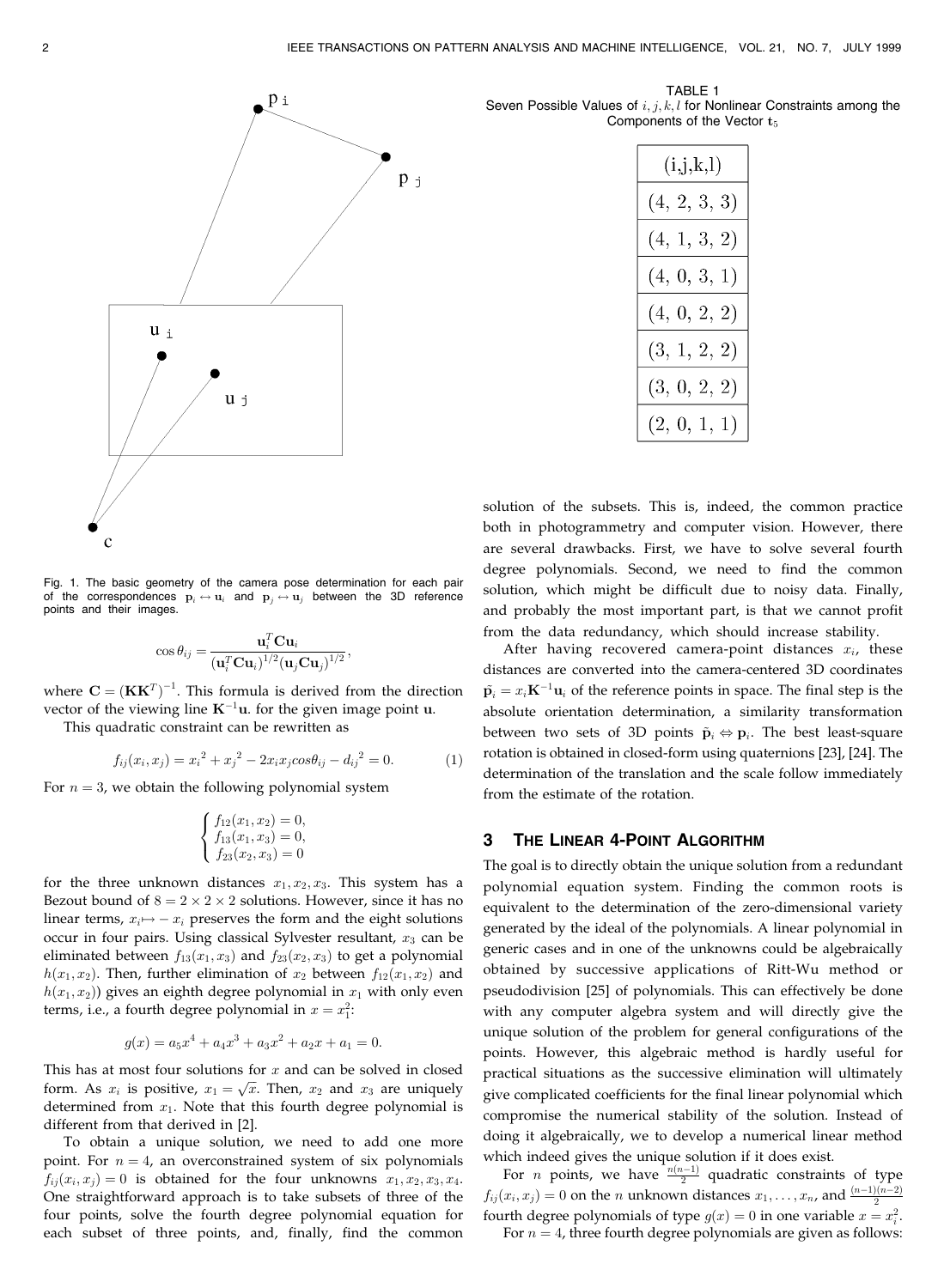

Fig. 2. The median, mean, and standard deviation of the relative errors of pose w.r.t. varying Gaussian noise levels computed by the 4-point and 5-point algorithms are shown in the first, second, and third rows. The left column is the relative rotation error and the right column is the relative translation error.

 $(2)$ 

$$
\begin{cases}\ng(x) = a_5x^4 + a_4x^3 + a_3x^2 + a_2x + a_1 = 0, \\
g'(x) = a'_5x^4 + a'_4x^3 + a'_3x^2 + a'_2x + a'_1 = 0, \\
g(x) = a_5x^4 + a_4x^3 + a_3x^2 + a_2x + a_1 = 0.\n\end{cases}
$$

This can be rewritten in matrix form:

$$
\begin{pmatrix} a_1 & a_2 & a_3 & a_4 & a_5 \ a'_1 & a'_2 & a'_3 & a'_4 & a'_5 \ a''_1 & a''_2 & a''_3 & a''_4 & a''_5 \end{pmatrix} \begin{pmatrix} 1 \\ x \\ x^2 \\ x^3 \\ x^4 \end{pmatrix} = \mathbf{A}_{3 \times 5} \mathbf{t}_5 = 0,
$$

where

$$
\mathbf{t}_5 = (t_0, t_1, \dots, t_4)^T = (1, x, \dots, x^4)^T.
$$

This system can be viewed as a homogeneous linear equation system in  $t_i = x^i$  for  $i = 0, ..., 4$ . Since the matrix  $\mathbf{A}_{3\times 5}$  has at most rank  $3 = min(3, 5)$ , let its singular value decomposition be

$$
\mathbf{U}_{3\times 5} \text{diag}(\sigma_1,\sigma_2,\sigma_3,0,0)(\mathbf{v}_1,\ldots,\mathbf{v}_5)^T.
$$

The null space of  $\mathbf{A}_{3\times 5}$  is spanned by the right singular vectors  $v_4$  and  $v_5$ . A one-dimensional solution space for  $t_5$ , parameterized by  $\lambda$  and  $\rho$ , can be constructed as

$$
\mathbf{t}_5 = \lambda \mathbf{v}_4 + \rho \mathbf{v}_5 \text{ for } \lambda, \rho \in \mathbb{R}.\tag{3}
$$

Now consider the nonlinear constraints among the components of  $t_5$ . It can be easily checked that

$$
t_i t_j = t_k t_l
$$
 for  $i + j = k + l$ ,  $0 \le i, j, k, l \le 4$ . (4)

Substituting  $t_i$  from (3) in (4) gives a homogeneous quadratic equation in  $\lambda$  and  $\rho$ :

$$
b_1\lambda^2 + b_2\lambda\rho + b_3\rho^2 = 0,
$$

where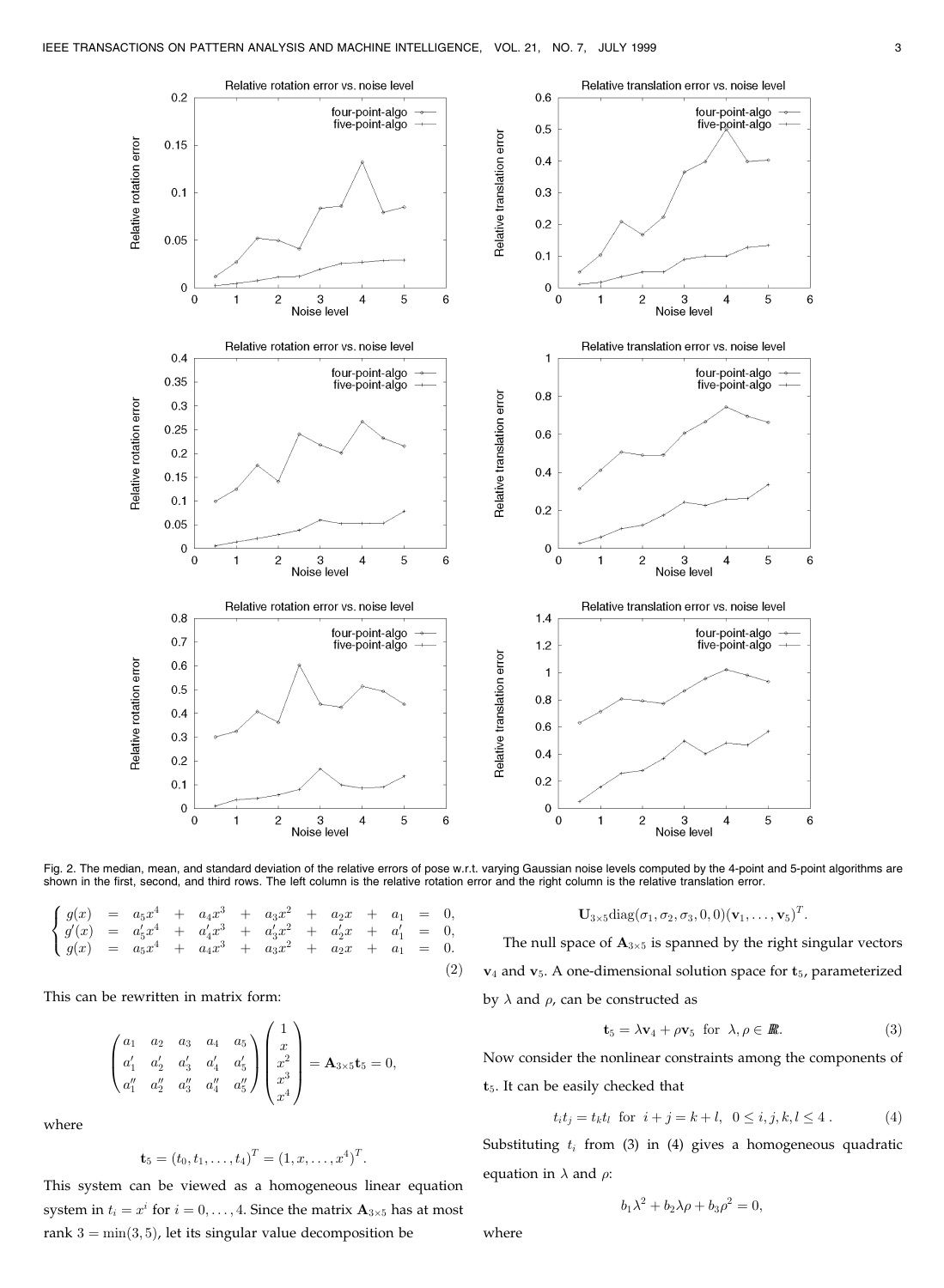

Fig. 3. The calibration pattern.

$$
b_1 = \mathbf{v}_4^{(i)} \mathbf{v}_4^{(j)} - \mathbf{v}_4^{(k)} \mathbf{v}_4^{(l)},
$$
  
\n
$$
b_2 = \mathbf{v}_4^{(i)} \mathbf{v}_5^{(j)} + \mathbf{v}_5^{(i)} \mathbf{v}_4^{(j)} - (\mathbf{v}_4^{(k)} \mathbf{v}_5^{(l)} + \mathbf{v}_5^{(k)} \mathbf{v}_4^{(l)}),
$$
  
\n
$$
b_3 = \mathbf{v}_5^{(i)} \mathbf{v}_5^{(j)} - \mathbf{v}_5^{(k)} \mathbf{v}_5^{(l)}.
$$

We have seven such equations for the seven different values of

$$
\{(i, j, k, l), i + j = k + l \text{ and } 0 \le i, j, k, l \le 4\}
$$

modulo the interchanges of  $i$  and  $j$  or  $k$  and  $l$  (see Table 1).

These seven quadratic equations can be written in the following matrix form:

$$
\begin{pmatrix} b_1 & b_2 & b_3 \ b'_1 & b'_2 & b'_3 \ \vdots & \vdots & \vdots \ b_1^{(6)} & b_2^{(6)} & b_3^{(6)} \end{pmatrix} \begin{pmatrix} \lambda^2 \\ \lambda \rho \\ \rho^2 \end{pmatrix} = \mathbf{B}_{7 \times 3} \mathbf{y}_3 = 0.
$$

Again, this overdetermined system can be viewed as linear in  $\lambda^2$ ,  $\lambda \rho$ , and  $\rho^2$ , and solved by SVD as the right singular vector of the smallest singular value of  $B_{7\times 3}$ . It is clear that these seven equations are linearly, but, not algebraically independent. The constraints are the algebraic conditions for  $x^i$ ,  $i = 0, \ldots, 4$ , to be a geometric series.

Given the null vector  $y_3$ , we solve for

$$
\lambda/\rho = y_0/y_1
$$
 or  $\lambda/\rho = y_1/y_2$ .

After obtaining the ratio  $\lambda/\rho$ , the scalars  $\lambda$  and  $\rho$  can be determined using one of the scalar equations of the solution (3),

$$
1 = \lambda \mathbf{v}_4^{(0)} + \rho \mathbf{v}_5^{(0)}.
$$

The vector  $t_{5}$ , is therefore, completely determined. The final x is taken to be

$$
x = t_1/t_0 \text{ or } t_2/t_1 \text{ or } t_3/t_2 \text{ or } t_4/t_3,
$$
 (5)

or the average of all these values. Since  $x = x_i^2$ , the final depth is  $x_i = \sqrt{x}.$ 

Hence, the camera pose is uniquely determined by four point correspondences provided that the four reference points together with the camera center do not lie in a critical configuration. The unique solution can be estimated by the linear 4-point algorithm.

It is important to notice that configurations of four or more coplanar points are not generically critical for this 4-point algorithm. This can be easily proven as the configuration of four coplanar points is still constrained by the six independent interpoint distances as in the noncoplanar case. It is also wellknown that the camera pose can be estimated linearly from at least

four coplanar reference points [2], [26]. These two methods will be compared in Section 6.

# 4 THE LINEAR FIVE AND  $n$ -point Algorithms

From  $n = 5$  on, there are sufficiently many fourth degree polynomials to directly solve  $t_i = x^i$  linearly.

For the  $n = 5$  case, six fourth degree polynomials can be arranged into the following matrix equation:

$$
\begin{pmatrix} a_1 & a_2 & a_3 & a_4 & a_5 \ a'_1 & a'_2 & a'_3 & a'_4 & a'_5 \ \vdots & \vdots & \vdots & \vdots & \vdots \ a_1^{(5)} & a_2^{(5)} & a_3^{(5)} & a_4^{(5)} & a_5^{(5)} \end{pmatrix} \begin{pmatrix} 1 \ x \ x^2 \ x^3 \ x^4 \end{pmatrix} = \mathbf{A}_{6 \times 5} \mathbf{t}_5 = 0.
$$

Let the singular value decomposition of  $\mathbf{A}_{6\times 5}$  be  $\mathbf{U}_{6\times 6}\mathbf{\Sigma}_{6\times 5}\mathbf{V}_{5\times 5}^T$ the vector  $t_5$  is directly obtained as the right singular vector  $v_5$  of the smallest singular value of  $A_{6\times 5}$ . Then x can be obtained using (5), as for the linear 4-point algorithm.

The same algorithm is also valid for any  $n \geq 5$  points. We just need to SVD the matrix **A** of  $\frac{(n-1)(n-2)}{2} \times 5$  to get the solution for the vector  $t_5$ .

Hence, the camera pose is uniquely determined by  $n \geq 5$  point correspondences provided these n points, together with the camera center of the camera, do not lie in a critical configuration. The unique solution can be estimated by the linear N-point algorithm.

### 5 OUTLINE OF THE ALGORITHMS

The linear algorithms described above can be outlined as follows:

- . Data preprocessing: Compute the interpoint distances  $d_{ij} = ||\mathbf{p}_i - \mathbf{p}_j||$  and the cosines of the angular separations  $\theta_{ij}$  from the image points and the camera calibration matrix K.
- . Solve for the depths of the reference points: from  $(n - 1)(n - 2)/2$  fourth degree polynomial equations of form  $g(x) = 0$ , the measurement matrix  $\mathbf{A} \frac{(\bar{n}-1)(n-2)}{2} \times 5$ can be formed, then SVD is applied to A either in two steps for four points or in one step for five or more points. The square of the depth  $x$  is obtained from (5), then the depth is set to  $x_i = \sqrt{x}$ .
- . Absolute orientation: The recovered depths of the reference points are converted into a camera rotation and translation using the absolute orientation method briefly described in Section 2.

### 6 EXPERIMENTAL RESULTS

We first demonstrate the accuracy and stability of the linear 4- and 5-point algorithms, both on simulated and real image data. Then, the linear 4-point method is also compared with the special linear algorithm for four coplanar points.

#### 6.1 The Linear 4- and 5-Point Algorithm

We first simulate a number of images in which 4- or 5-point correspondences are given. The coordinates of four or five reference points in 3D are randomly generated within a cube of width 200 by a uniform random number generator. The orientation Euler angles of the camera are also positioned randomly. The reference points are projected onto an image plane using the camera pose and internal parameters. The focal length is set to 1,500 and the principal point to (256, 256). One hundred camera poses are generated and 100 sets of points are generated for each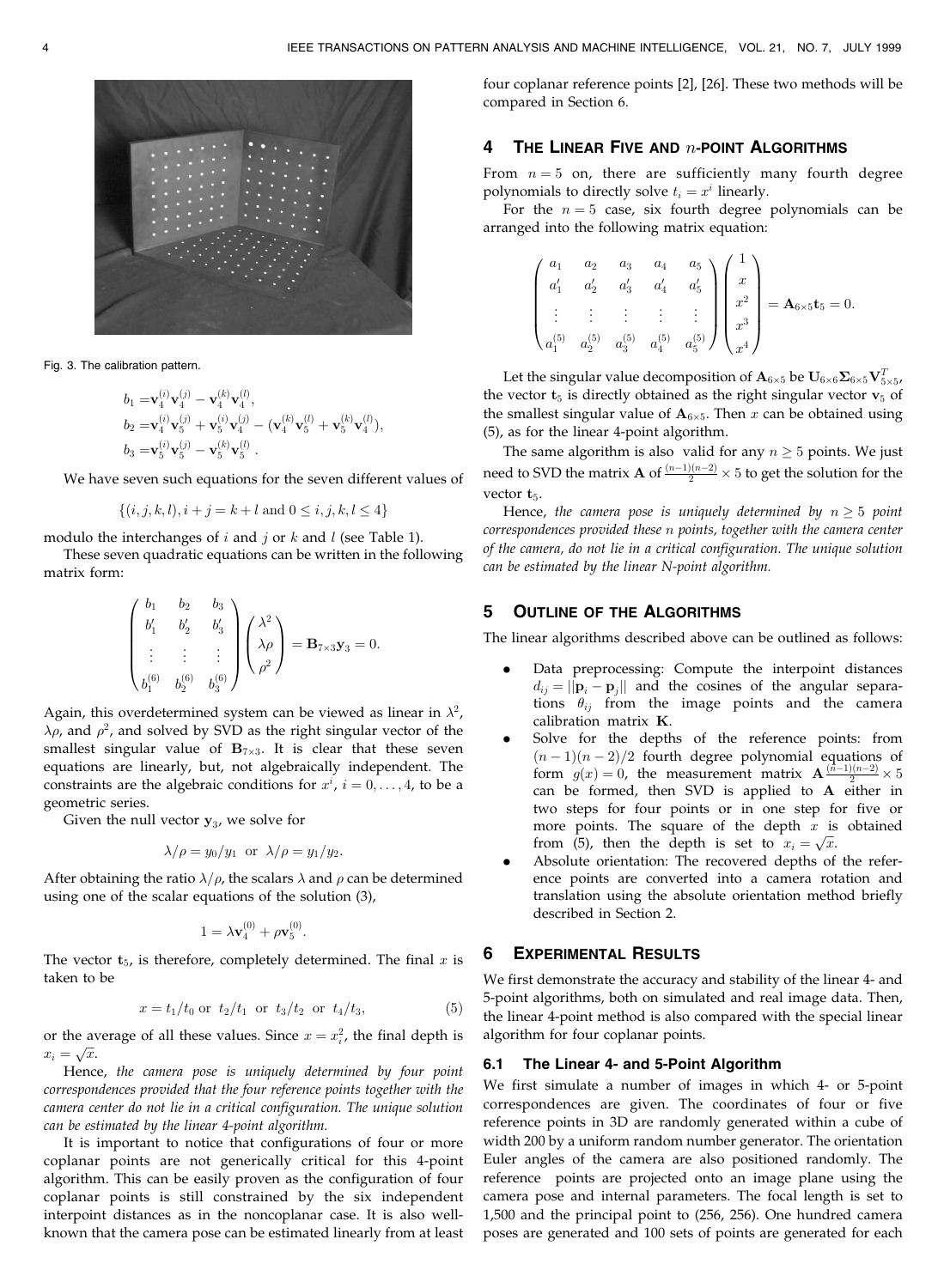

Fig. 4. The median, mean, and standard deviation of the relative errors of pose for real calibration data computed by the 4-point and 5-point algorithms are shown in the first, second, and third rows. The left column is the relative rotation error and the right column is the relative translation error.

camera pose. The positions of the image points are perturbed by Gaussian noises.

The relative error of the estimated translation  $t_i$  w.r.t. the true  $t$ is measured by  $2||\mathbf{t}_i - \mathbf{t}||/(||\mathbf{t}_i|| + ||\mathbf{t}||)$ . The relative error of the estimated rotation  $\mathbf{R}_i$  w.r.t. the true  $\mathbf{R}$  is measured by the sum of the absolute values of the three Euler angles of the relative rotation  $\mathbf{R}_i \mathbf{R}^T$ .

The median, mean, and standard deviation of the relative errors w.r.t. varying noise levels are illustrated in Fig. 2. We observe that both 4- and 5-point algorithms yield very graceful degradation with increasing noises and are, therefore, very stable. The 5-point algorithm slightly outperforms the 4-point one as its data redundancy is higher.

The algorithms are also demonstrated on real image data from the calibration pattern illustrated in Fig. 3. Five images of the pattern are taken and about 160 target points are accurately extracted from each image [27]. A complete camera calibration is

carried out for each image the camera pose from the calibration matrix serves as ground truth. One hundred sets of four and five points are drawn randomly from the extracted targets. The same procedure as in the simulated data case for the pose estimation and result analysis carried out. The median, the mean, and the standard deviation of the relative error are illustrated in Fig. 4 in which we see very good stabilities of the algorithms.

### 6.2 The Linear 4-point Versus the Special Linear Algorithm for Coplanar Points

The coplanar configurations are of particular interest since there exists an exact linear algorithm for the unique pose solution that we have already mentioned in Section 3. At first, we use a similar simulation set-up as in Section 6.1 to generate sets of coplanar points. The relative errors w.r.t. varying noise levels are illustrated in Fig. 5. Then, we use a real quasi-coplanar data set to compare the two methods. This real data set contains 28 points making a cross shape, but the two bars of the cross are not exactly sitting on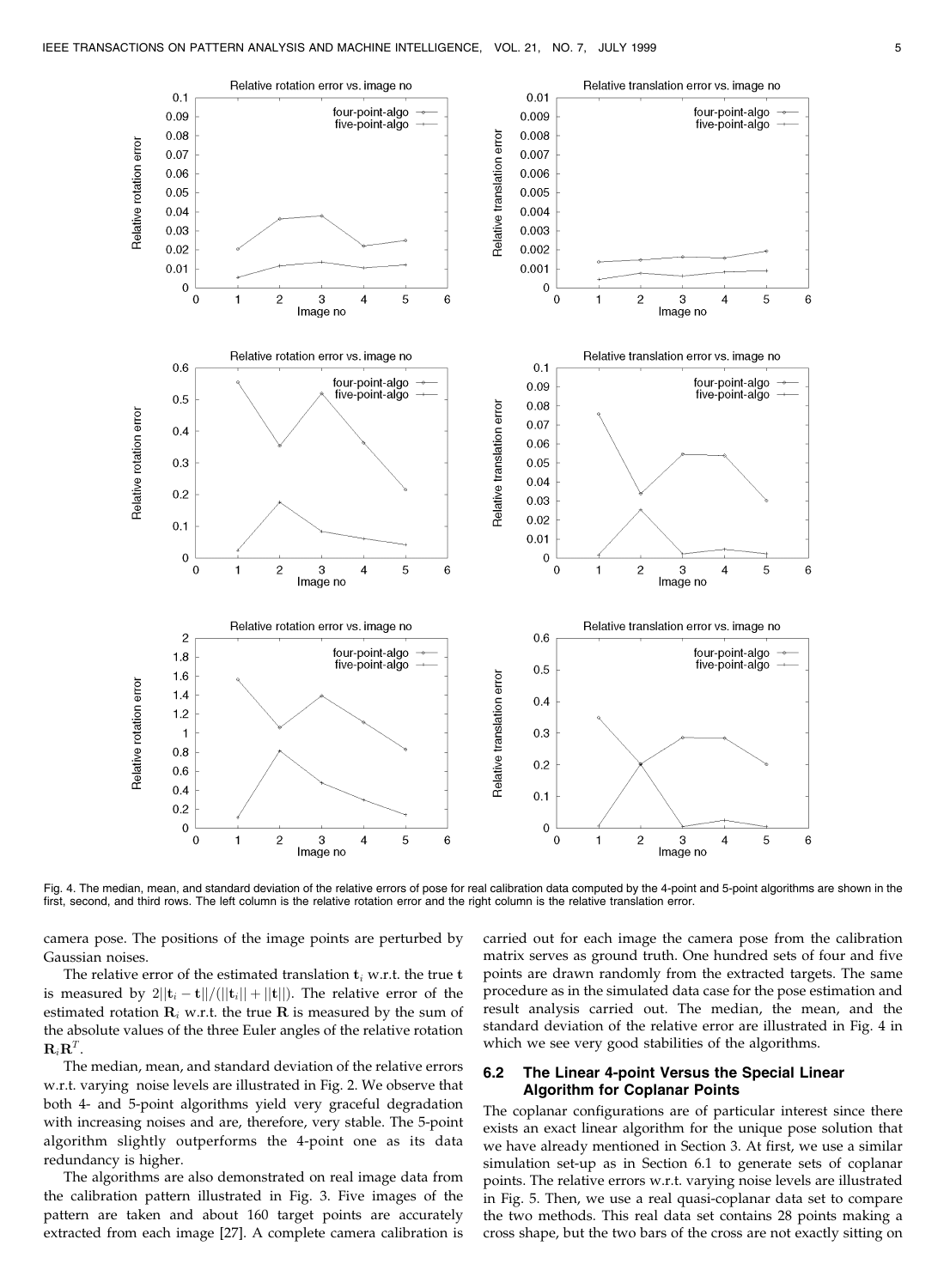

Fig. 5. The median, mean, and standard deviation of the relative errors of pose w.r.t. varying Gaussian noise levels computed by our 4-point algorithm and the special algorithm for coplanar configurations are shown in the first, second, and third rows. The left column is the relative rotation error and the right column is the relative translation error.

the same plane; the noncoplanarity is about 5 percent. The results obtained from different poses and different sets of points of this quasi-coplanar configuration are shown in Table 2.

We observe that our 4-point method performs almost as well as the special linear four point algorithm for configurations of coplanar points. And, the 4-point method clearly outperforms the special linear one for quasicoplanar configurations. Some large relative errors are also observed in Table 2 for the special linear algorithm. This corresponds to configurations of the four points which are degenerate for it but not for our method. For instance, when three of the four points are aligned, the special linear algorithm fails.

## developed and, for  $n \geq 5$  points, a simple one-step algorithm was developed. These linear algorithms give a unique solution whenever the reference points are not sitting on one of the the known critical surfaces. The main advantages of this family of linear algorithms can be summarized as follows: The unicity of solution is guaranteed, they do not degenerate for coplanar configurations, and even outperform the special linear algorithm for quasi-coplanar points. Finally, the methodology developed in this paper can easily be applied to other problems in vision with overconstrained systems of polynomial equations.

#### **ACKNOWLEDGMENTS**

# 7 DISCUSSION

We have presented a family of linear algorithms for N-point pose determination. For four points, a two-step linear algorithm was

This work was partly supported by the European LTR project CUMULI. The authors would like to thank B. Triggs and R. Mohr for many fruitful discussions. Zhongdan Lan is also grateful for the support of INRS-telecommunication under CRSNG.